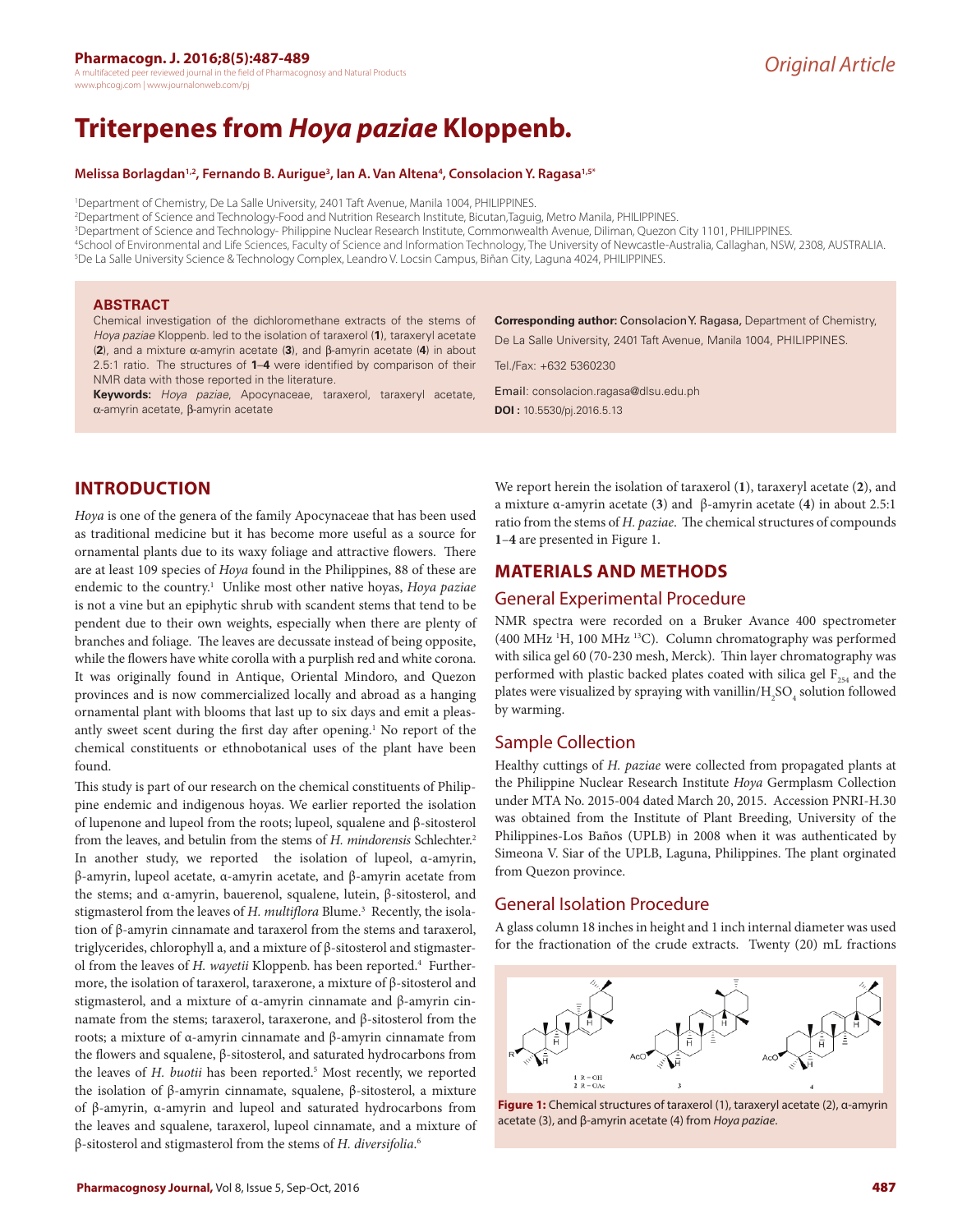were collected. A glass column 12 inches in height and 0.5 inch internal diameter was used for the rechromatography of fractions from the crude extracts. Two (2) mL fractions were collected. Fractions with spots of the same  $\mathrm R_{\mathrm f}$  value were combined and rechromatographed in appropriate solvent systems until TLC pure isolates were obtained. Rechromatography and final purifications were conducted using Pasteur pipettes as columns. One (1) mL fractions were collected.

## Isolation of Chemical Constituents

The air-dried stems (169.9 g) of *H. paziae* were ground in an Osterizer blender, soaked in  $\text{CH}_{2}\text{Cl}_{2}$  for three days and then filtered. The filtrate was concentrated under vacuum to afford a crude extract (7 g) which was chromatographed by gradient elution with  $CH_2Cl_2$ , followed by increasing amounts of acetone by 10% increments by volume. The  $\mathrm{CH}_{_2}\mathrm{Cl}_{_2}$ fraction was rechromatographed  $(2 \times)$  using 2.5% EtOAc in petroleum ether to yield a mixture of **3** and **4** (4 mg) after washing with petroleum ether. The 20% acetone in CH<sub>2</sub>Cl<sub>2</sub> fraction was rechromatographed (3 ×) using 2.5% EtOAc in petroleum ether to afford **2** (2 mg). The 30% acetone in CH<sub>2</sub>Cl<sub>2</sub> fraction was rechromatographed (3  $\times$ ) using 5% EtOAc in petroleum ether to yield **1** (3 mg) after washing with petroleum ether.

## **RESULTS AND DISCUSSION**

Silica gel chromatography of the dichloromethane extract of *H. paziae* yielded compounds **1**–**4**. Their NMR spectra are in accord with data reported in the literature for taraxerol<sup>5</sup> (1), taraxeryl acetate<sup>7</sup> (2), α-amyrin acetate8 (**3**), and for β-amyrin acetate8 (**4**). The 2.5:1 ratio of the mixture of α-amyrin acetate (**3**) and β-amyrin acetate (**4**) was deduced from the intensities and integrations of the <sup>1</sup>H NMR resonances for the olefinic protons of **3** at  $\delta$  5.11 (t, J = 3.6 Hz) and  $\delta$  5.16 (t, J = 3.6 Hz) of **4**.

These results indicate that *H. paziae* shares similar chemical characteristics with other members of the genus *Hoya*: *H. wayetii*,<sup>4</sup> *H. buotii*<sup>5</sup> and *H. diversifolia*<sup>6</sup> which yielded taraxerol (**1**); and *H.multiflora*<sup>3</sup> which afforded α-amyrin acetate (**3**) and β-amyrin acetate (**4**). This is the first report on the isolation of taraxeryl acetate from Philippine native hoyas.

## **ACKNOWLEDGEMENTS**

A research grant from the De La Salle University Science Foundation through the University Research Coordination Office is gratefully acknowledged.

# **CONFLICT OF INTEREST**

The authors declare no conflict of interest.

#### **REFERENCES**

- 1. Aurigue FB. 2013. A Collection of Philippine Hoyas and Their Culture, Philippine Council for Agriculture, Aquatic and Natural Resources Research and Development (PCAARRD). Department of Science and Technology (DOST). 195 pages.
- 2. Ebajo Jr VD, Shen CC, Ragasa CY. Triterpenes and sterol from *Hoya mindorensis*. Der Pharma Chemica. 2014; 6(4):321-5.
- 3. Ebajo Jr VD, Shen CC, Ragasa CY. Terpenoids and sterols from *Hoya multiflora* Blume. J Appl Pharm Sci. 2015;5(3):33-9.
- 4. Ebajo Jr VD, Aurigue FB, Brkljaca R, Urban S, Ragasa CY. Chemical constituents of *Hoya wayetii* Kloppenb. Int J Pharmacog Phytochem Res. 2015; 7(5):1041-5.
- 5. Ebajo Jr VD, Brkljaca R, Urban S, Ragasa CY. Chemical constituents of *Hoya buotii* Kloppenb. J Appl Pharm Sci. 2015; 5(11):69-72.
- 6. Panajon NM, Aurigue FB, Shen CC, Ragasa CY. Triterpenes and sterols from *Hoya diversifolia* Blume. J Appl Pharm Sci. 2016;6(6):79-82.
- 7. Thuy TT, Sung TV, Frank K, Wessjohann L. Triterpenes from the roots of *Codonopsis pilosula*. J Chem. 2008;46(4):515- 20.
- 8. Feleke S, Brehane A. Triterpene compounds from the latex of *Ficus sur* I. Bull Chem Soc Ethiop. 2005;19(2):307-10.

**PICTORIAL ABSTRACT**



#### **SUMMARY**

- This is the first study on the chemical constituents of *Hoya paziae*, an ornamental plant native to the Philippines.
- The dichloromethane extracts of the stems of *H. paziae* yielded the triterpenes taraxerol, taraxeryl acetate, α-amyrin acetate, and β-amyrin acetate.
- *• H. paziae* shares similar chemical characteristics with other members of the genus *Hoya*: *H. wayetii*, *H. buotii* and *H. diversifolia* which yielded taraxerol; and *H. multiflora* which afforded α-amyrin acetate and β-amyrin acetate.
- This is the first report on the isolation of taraxeryl acetate from Philippine native hoyas.



#### **ABOUT AUTHORS**

**Consolacion Y. Ragasa:** Obtained her Ph. D. in Chemistry from the University of the Philippines - Diliman. Dr. Ragasa is a Full Professor of the Chemistry Department and a University Fellow of De La Salle University - Manila. Her research focuses on the isolation and structure elucidation of the chemical constituents of Philippine plants. She has published extensively in natural products, phytochemistry and pharmacognosy journals. Dr. Ragasa was awarded the Pillar of Lasallian Excellence Award in Research (2013), National Research Council of the Philippines Achievement Award in Chemical Research (2003), Philippine Federation of Chemistry Societies Achievement Award in Chemical Research (2002), and St. Miguel Febres Cordero Research Award (SY 2000- 2001). She is a member of the editorial board of several international and national journals.